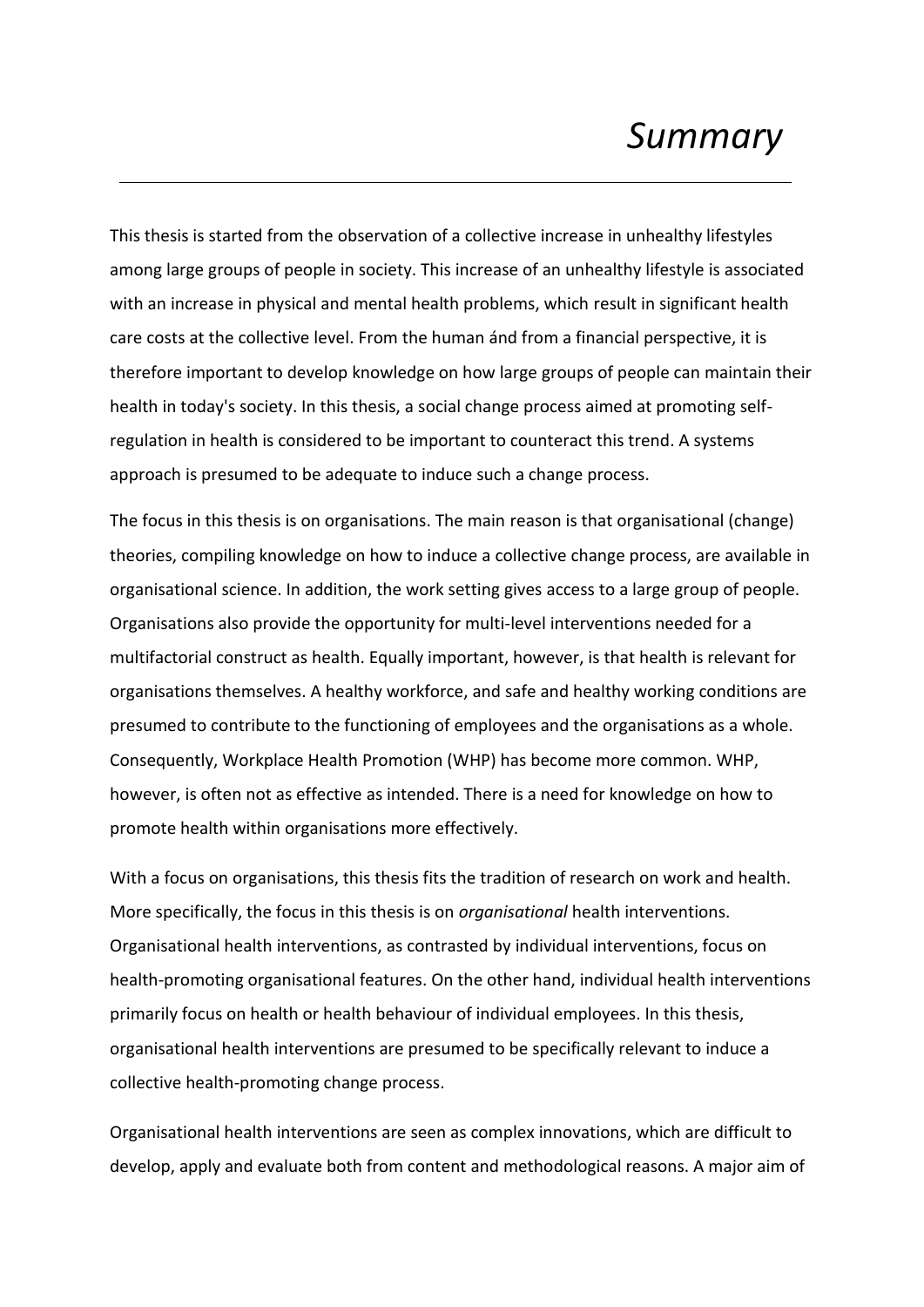this thesis is therefore to contribute to knowledge about how to develop, apply and evaluate organisational health interventions effectively. An important principle that has been applied is that organisations will be only interested in health interventions if there is a business relevance. Figure 1 shows the model that has been used for this purpose. Organisational health interventions are primarily aimed at developing health-promoting organisational features. These organisational features are expected to contribute to a) organisational development and functioning of the organisation as a whole, and b) employees' health, which, in turn, may contribute to employees' performance and productivity. If properly designed, organisational health interventions therefore potentially serve both a health and a business interest. In literature, for example, such a parallel interest is attributed to organisational social capital. Organisational social capital is a cultural dimension consisting of collaboration, mutual trust and justice. From health science perspective, social capital is mainly regarded as a health-promoting context. From an organisational perspective, social capital is seen as a characteristic of the organisation itself; a part of the organisation's identity with a significant impact on the company image, the interaction with the environment and the functioning of the organisation as a whole.



### *Figure 1: Organisational health interventions and the presumed health and business benefits*

Coming forth from the from the idea that inducing a change process that fosters selfregulation in health in organisations makes sense from both a health and a business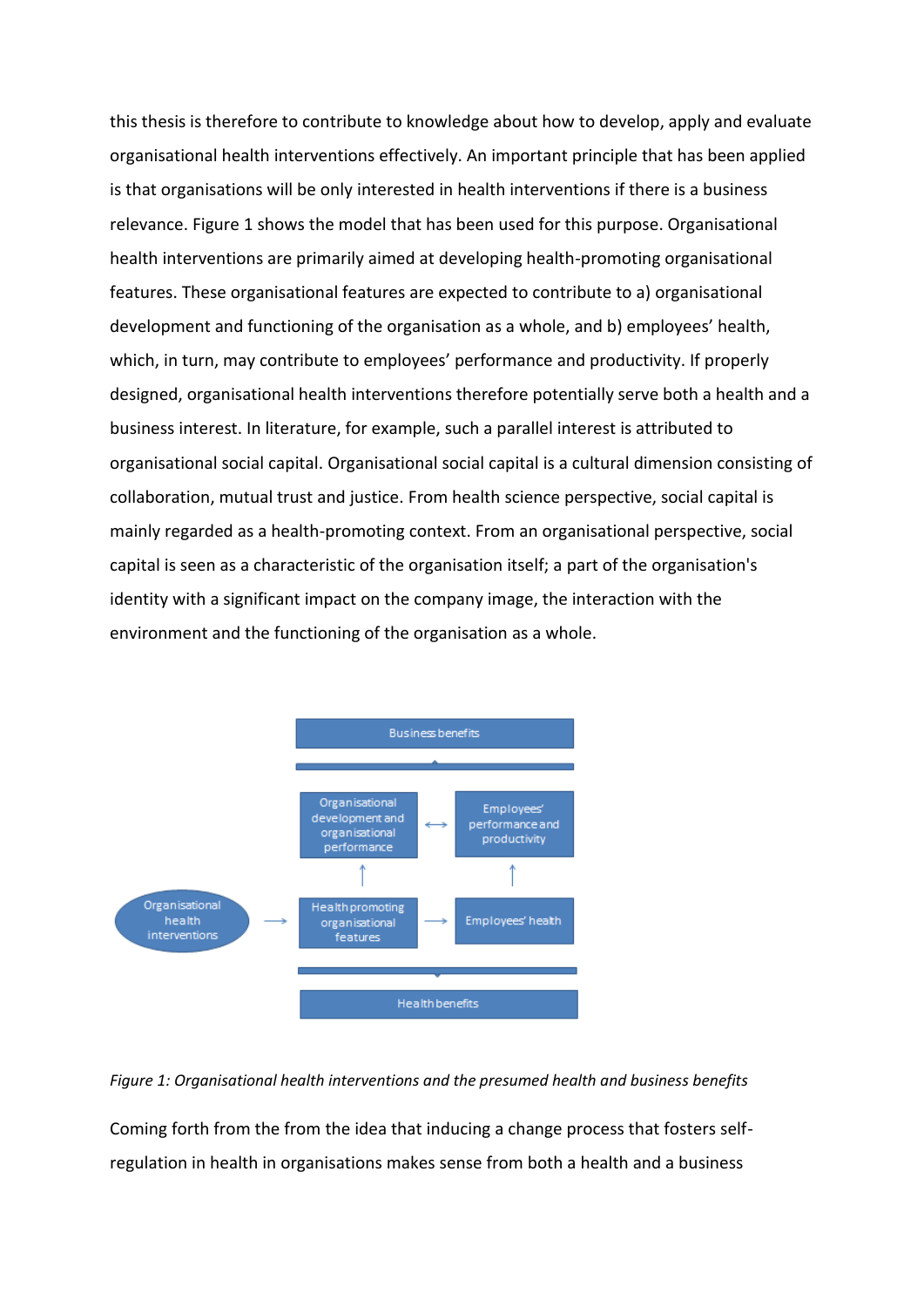perspective, and the observation that that there are still many improvements possible in organisational health interventions, the study aimed at:

- 1) Contributing to knowledge on how to induce a change process that fosters selfregulation in health in organisations,
- 2) Contributing to more effective health promotion in organisations,
- 3) Contributing to knowledge on how to develop, apply and evaluate an organisational health intervention aimed at promoting social capital and self-regulation in health in organisations.

The main objectives were:

- 1) to examine the parallel health and business interest of organisational health interventions, and to provide an insight into *how* this parallel interest can be served simultaneously,
- 2) to provide an insight into the various ways in which health can be meaningfully embedded within organisations,
- 3) to investigate how to develop an organisational health intervention, to apply such an intervention and to examine its effectiveness on social capital and self-regulation in health.

The first objective is described in Part 1 of this thesis (Chapter 2-4), the second objective is described in Part 2 (Chapter 5-7) and the third objective is described in Part 3 of this thesis (Chapter 8-9). In Chapter 10 the main findings of this thesis are summarised and discussed.

## *Part 1: Examining the parallel health and business interest of organisational health interventions*

**Chapters 2 through 4** confirm the importance of health for the performance of employees. In these chapters, employees' health and vitality at work are found to be significantly associated with employees' performance, expressed as absenteeism, presenteeism (being at work, but hindered by health complaints) and effective personal functioning. Table 1 describes the significant associations found between health indicators and employees' performance.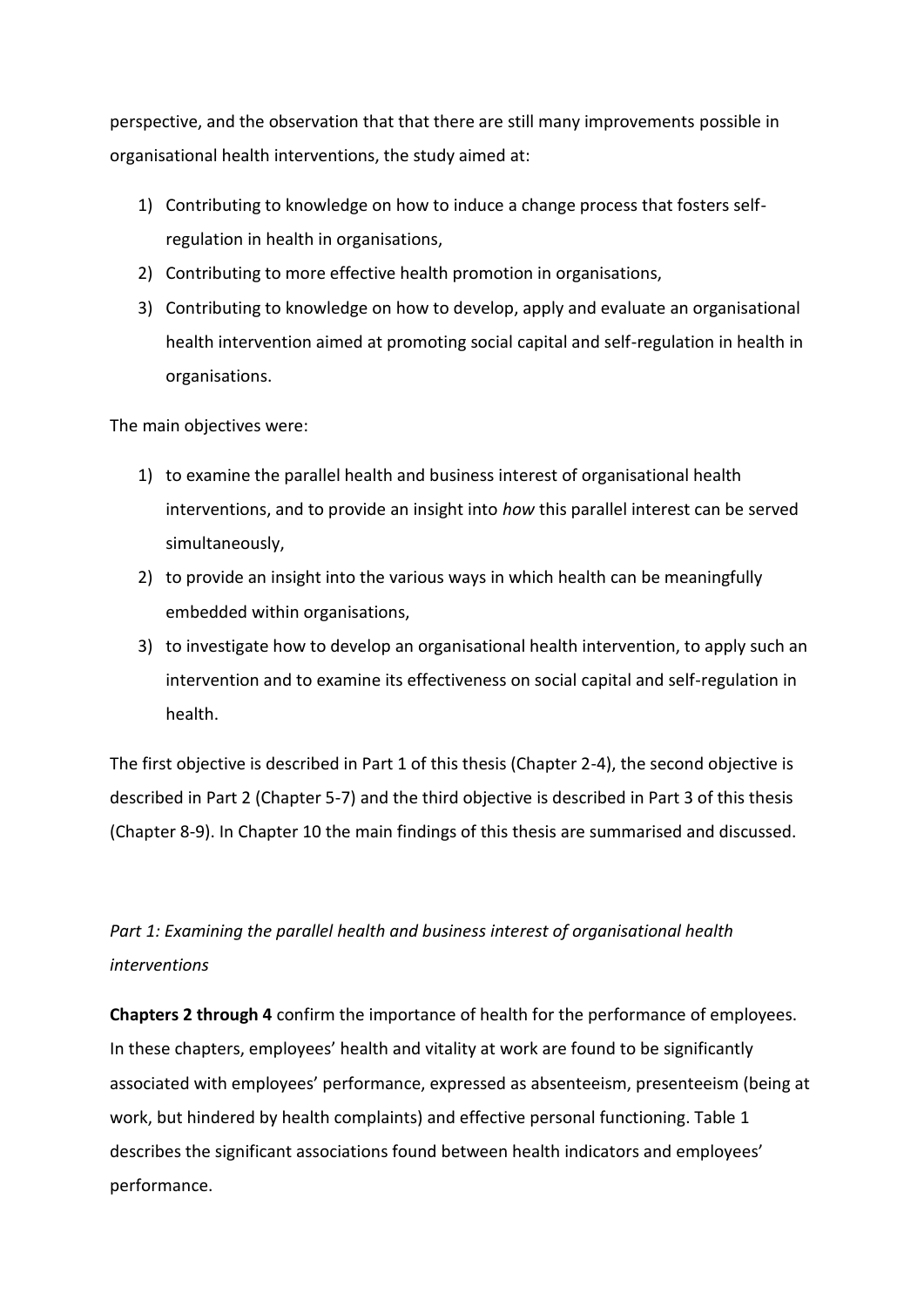|                                      | <b>Employees' performance</b> |                           |                                      |
|--------------------------------------|-------------------------------|---------------------------|--------------------------------------|
| <b>Health indicators</b>             | Absenteeism                   | Presenteeism              | Effective<br>personal<br>functioning |
| Perceived health (good)              | $\downarrow$ 3,4              | $\downarrow$ 3,4          | $\mathbf{\Lambda}^3$                 |
| Vitality at work (high level)        | ns                            | $\downarrow$ <sup>4</sup> | $\uparrow$ 2                         |
| Emotional exhaustion (high<br>level) | $\mathbf{\Lambda}^3$          | $\uparrow$ 3              | $\downarrow$ <sup>3</sup>            |

**Table 1.** Significant negative (↓) and positive (↑) associations found between health indicators and employees' performance

ns: no significant association found, 2: significant association found in Chapter 2, 3: significant association found in Chapter 3, 4: significant association found in Chapter 4.

The findings also indicate that if organisations primarily want to reduce absenteeism, a focus on health is more relevant than a focus on vitality at work. When it comes to effective functioning of employees, health and vitality at work appear both of interest.

Chapters 2 through 4 also provide insights into *how* a parallel health and business interest can be served. Chapter 2 confirms that vitality at work is a multifactorial construct. Vitality at work appears positively associated with lifestyle (physical activity and healthy diets), with basic psychological needs for self-determination (autonomy and competences), and with organisational cultural factors (organisational social capital and a balanced work style). Based on these findings, a healthy lifestyle among employees is relevant for vitality at work. In addition, organisational culture appears an important *organisational feature* for vitality at work. Not only a direct association between organisational cultural factors and vitality at work is found; also the fulfilment of the basic psychological needs requires a supportive social environment. Organisational culture may thus also indirectly influence vitality at work, by providing a social context in which the basic needs for self-determination are fulfilled.

**Chapter 3** focuses on one specific dimension of organisational culture: organisational social capital. Organisational social capital includes the aspects collaboration, trust and justice. Chapter 3 shows the relevance of organisational social capital for employees' health. In particular *bonding* social capital, a horizontal component of social capital that is experienced between employees who are equal in terms of social identity, appears relevant for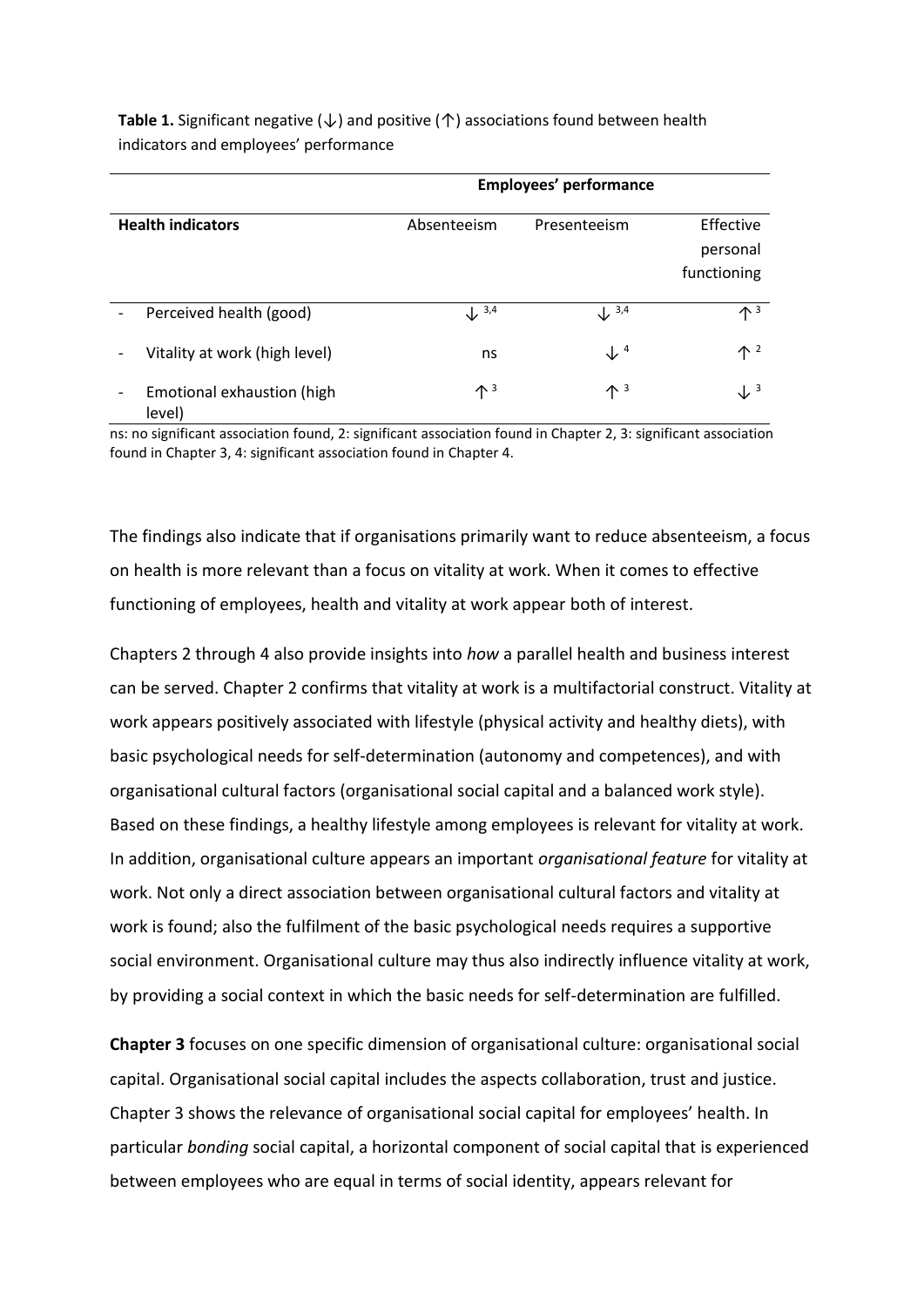employees' health. The interaction between colleagues therefore should be seen as an important cultural aspect for employees' health. This finding is a meaningful addition to knowledge and research into a health-promoting organisational culture, which is mainly focused on the facilitating role of leaders. It is concluded that in order to improve health, leaders and employees themselves do also well to encourage good collaboration, mutual trust and justice.

In **Chapter 4**, Self-Determination Theory (SDT, Ryan and Deci 2000) was used as a theoretical foundation for examining self-regulatory capacity among employees. More specifically, a sub-theory of SDT was used, namely the Organismic Integration Theory (OIT). Chapter 4 describes the association between motivational regulatory styles and various aspects of a healthy lifestyle and work style. Autonomous regulation, i.e. in accordance with personally endorsed values, goals and needs, was found to be associated with various forms of a healthy lifestyle and work style. The findings indicate that autonomous regulation is underlying various types of health behaviours, both lifestyle and work style. The study supports the idea of transference or 'spill-over' effects between autonomous regulation and various types of health behaviour among employees. Based on this study it is concluded that the internalising of the value of health is important to improve various health behaviours among employees.

Based on the three studies in Part 1 of this thesis, organisational culture, in particular (bonding) social capital, as well as internalising of the value of health are identified as key objectives of organisational health interventions aimed at fostering self-regulation in health.

### *Part 2: Embedding health within companies*

**Chapter 5** describes a 'value case' for health management within an organisation. A value case describes the investments and broad returns of a change process from the perspective of all stakeholders. A value case, as compared to a business case, is a broader investigation for it maps the full value of a change process from the perspective of all stakeholders and for the whole system. The value case in Chapter 5 a) showed a plausible relationship between organisational development and health promotion for this particular organisation, and b) created a situation in which stakeholders themselves assigned value to the change process and showed an active commitment for the change process. A value case fits the recently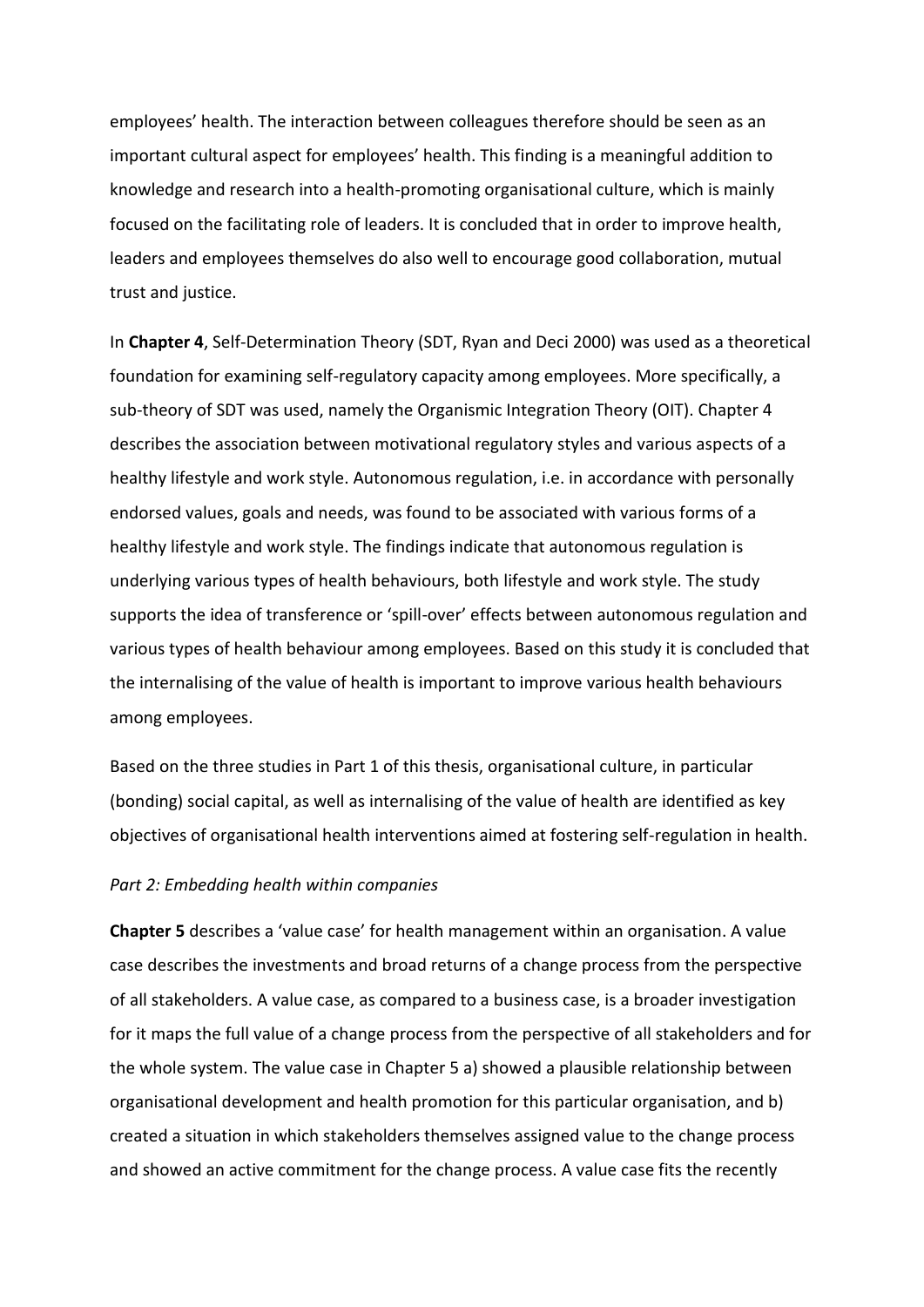increased focus on value orientation in health promotion. In the literature, making explicit the broad value of health is presumed to contribute to decision-making in favour of health, which potentially contributes to healthier behaviours and an increase of health. However, this value-oriented methods are still in their infancy. Especially the generic characteristics for a value case described in Chapter 5 seem meaningful to set up future value-oriented studies and evaluations.

The underlying idea in **Chapter 6** was that health can be embedded within organisations by incorporating health indicators in management control. Management control is primarily aimed at supporting good decision making processes by managers. Management and organisational literature shows that decision making processes are based on a combination of both tangible and intangible indicators. The importance of inclusion of intangibles in management control is acknowledged in management literature. Chapter 6 describes tangible and intangible indicators for workplace health promoting, which were derived from the literature and combined with practical experiences from four front runner companies in the Netherlands on health management. However, even in the front runner companies involved, the identified indicators were neither well defined nor well managed. A potential useful way to embed health within organisations therefore still remains underutilized.

**Chapter 7** describes a literature study on the core values that support health, safety and well-being at work. The rationale of Chapter 7 was that organisations increasingly set their 'core values' to express their corporate identity and to give direction to their way of doing. Based on literature, values that are underlying health, safety and well-being in organisations were identified. From the perspective of business ethics and Corporate Social Responsibility (CSR) these values could be used to develop a desired organisational identity. At the same time, these values are supporting employees' health, safety and well-being. It has been argued that the application of these values enables a stronger connection between a healthpromotion culture and the general organisational culture. As organisational identity and core values, as opposed to health, are often primary concerns of the management, a sustained attention to the identified core values seem feasible, while employees' health will be promoted simultaneously.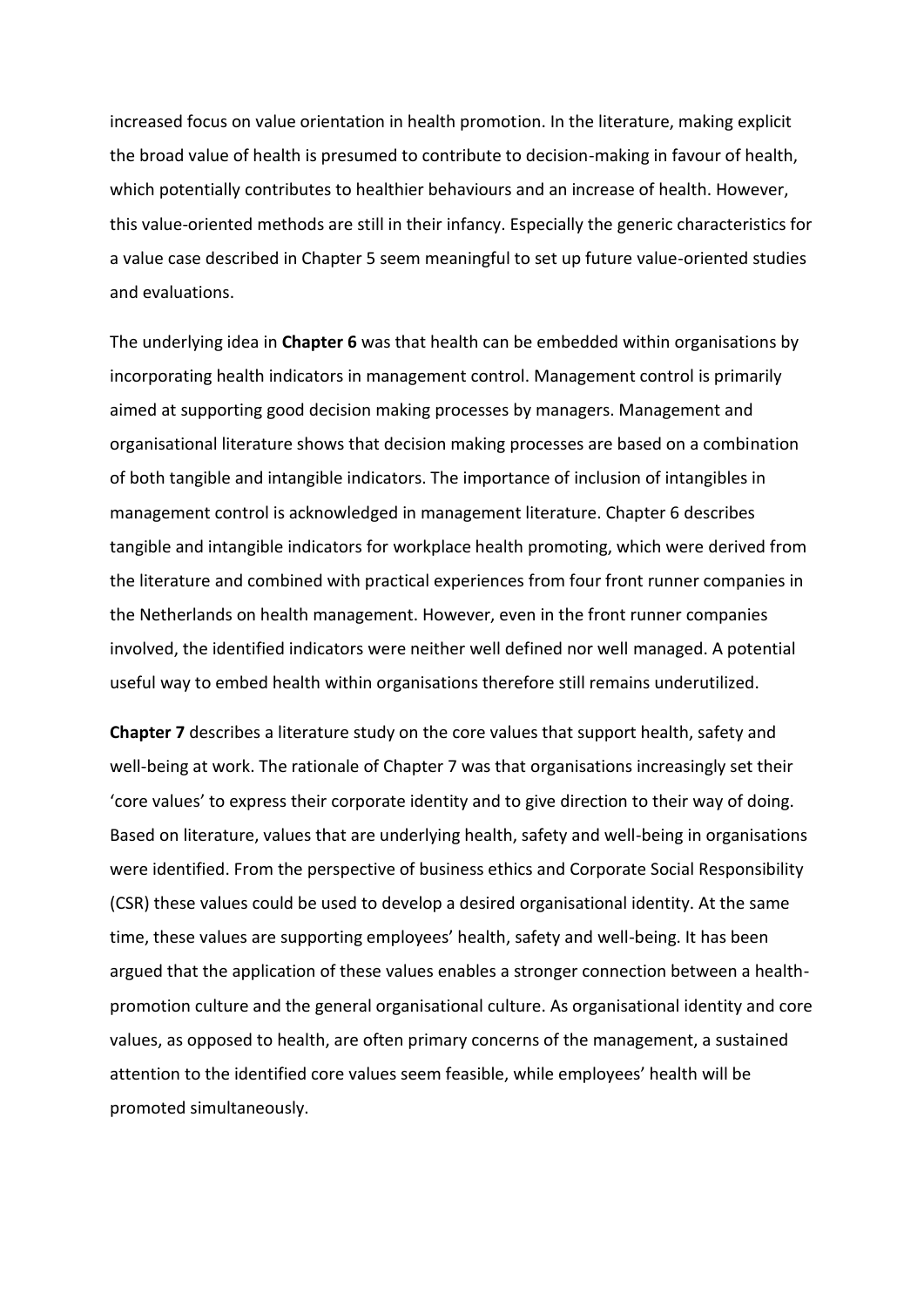Based on the Chapters 5 through 7, it was concluded that a broad value orientation on health within organisations and the use of intangibles are important to embed health within organisations.

### *Part 3: Developing, applying and evaluating an organisational health intervention*

The third part of this thesis is focused on the development, application and evaluation of organisational health interventions. **Chapter 8** describes a Delphi procedure which was conducted to identify relevant organisation-specific factors for developing of health interventions in organisations. To facilitate practical use, the identified factors were elaborated suitable to the Intervention Mapping protocol (Bartholomew et al 2011), which was called 'Organisational Mapping' (OM). OM contributes to a thorough understanding of the organisation as an entity, and therefore can be used as a preparatory stage before developing an intervention. However, OM can also be a worthwhile health intervention in itself. OM encourages relevant stakeholders to collaborate, and to share their views, interests, commonalities and differences. Also, a shared decision making process is stimulated. With this OM contributes to obtain commonality for the change process and encourages stakeholders to actively participate in the change process.

**Chapter 9** describes the development, application and evaluation of an organisational intervention aimed at promoting social capital and self-regulation in health. By using an organisation-specific application of the Intervention Mapping protocol (Bartholomew et al 2011), an organisational Large- Scale-Intervention (Van der Zouwen 2011) was applied and evaluated in a Dutch dairy company. The intervention is found to be effective on bonding social capital, and on openness towards health and vitality at work between managers and employees and among employees. The intervention also appears effective on healthy dietary habits, smoking and on sustainable employability. The sensitivity analyses show that the effects are particularly attributable to the dialogue component of the intervention. This is consistent with the few other studies on the effectiveness of dialogue for health promotion. In safety science there is more evidence for the usefulness of dialogue and interaction for the development of a safety culture. Based on the findings in this thesis, and the fact that health and safety in organisations have much in common, it is concluded that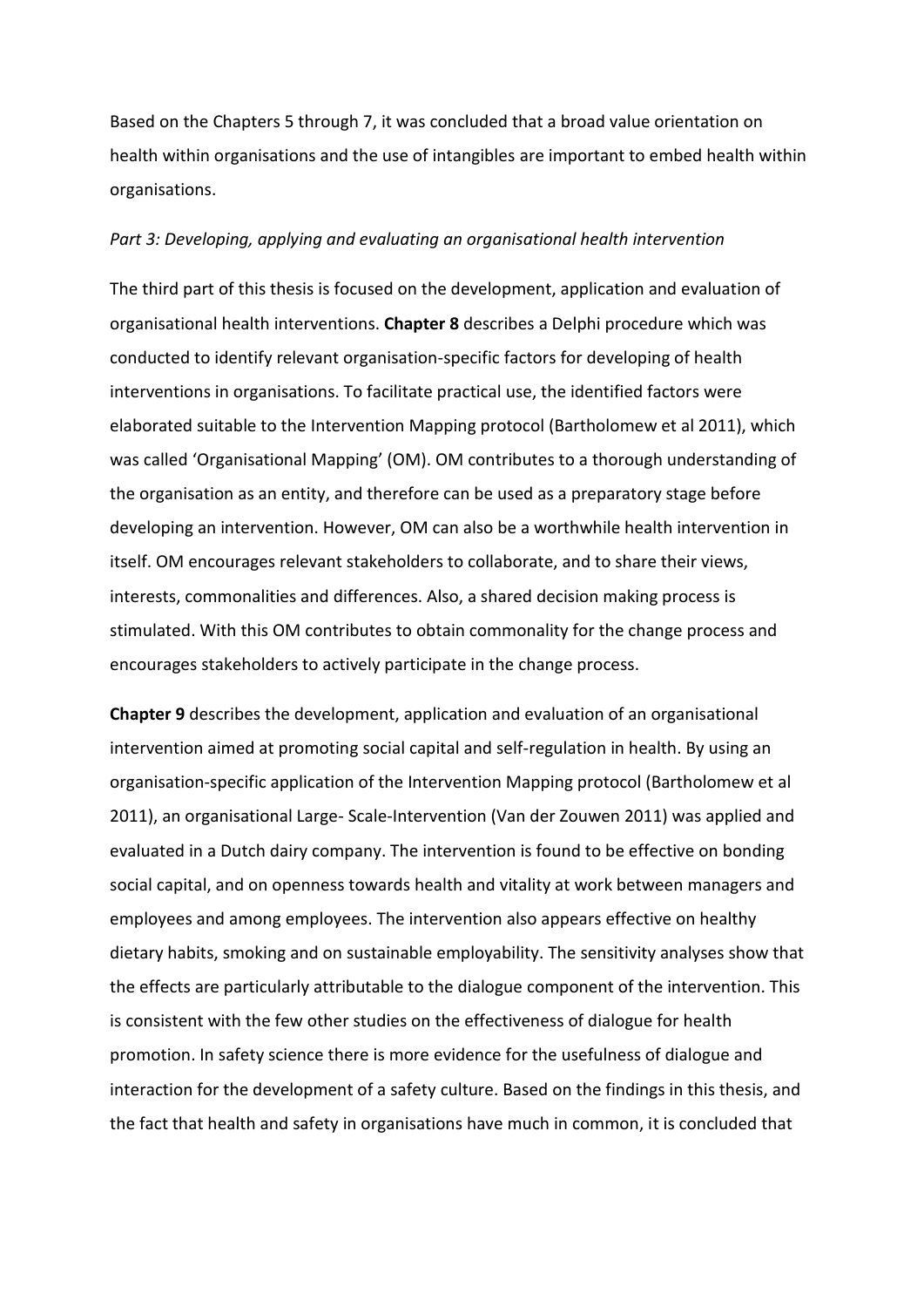reflective dialogue is a meaningful intervention component of organisational health promotion.

**Chapter 10** provides a summary of the results and describes the general discussion. Three main insights that emerge from this thesis are addressed specifically: a) the relevance of organisational social capital, b) insights regarding self-regulation at the organisational and at the individual level and c) insights regarding the methodical development of organisational health interventions: Organisational Mapping.

The findings on social capital described in the various chapters of this thesis are gathered. The proposition that organisational social capital may serve a parallel health and business interest is substantiated both from a theoretical and from an practical perspective. Additionally, there is support from the analyses that have been done on the data on social capital from the dairy company. Since reflective dialogue on the value of health appears to contribute to bonding social capital (Chapter 9), dialogue on issues that really matter, via organisational social capital, is expected to improve business excellence and at the same time to promote the health of large groups of individuals.

This thesis provides insights into self-regulation on the organisational and on the individual level. At the organisational level, and in line with collective learning theories, this thesis shows the relevance of a proper intervention development in which stakeholders themselves shape the intervention. Participatory approaches as applied in the value case methodology (Chapter 5) and Large-Scale-Interventions (Chapter 9) are significant practical examples of inducing self-regulatory processes at the collective level. At the individual level, the internalisation of the value of health appears an important self-regulating factor for various types of health behaviours among employees. Interventions aimed at internalising the value of health are considered worthwhile to promote various forms of health behaviours among employees. It has been observed that this is a different approach than addressing risks and research on determinants of health risks that is often applied in WHP.

Organisational Mapping (OM) has been elaborated to specifically support the development of organisational health interventions. OM facilitates a proper developmental process and encourages health promoters to use relevant organisation-specific factors and organisational